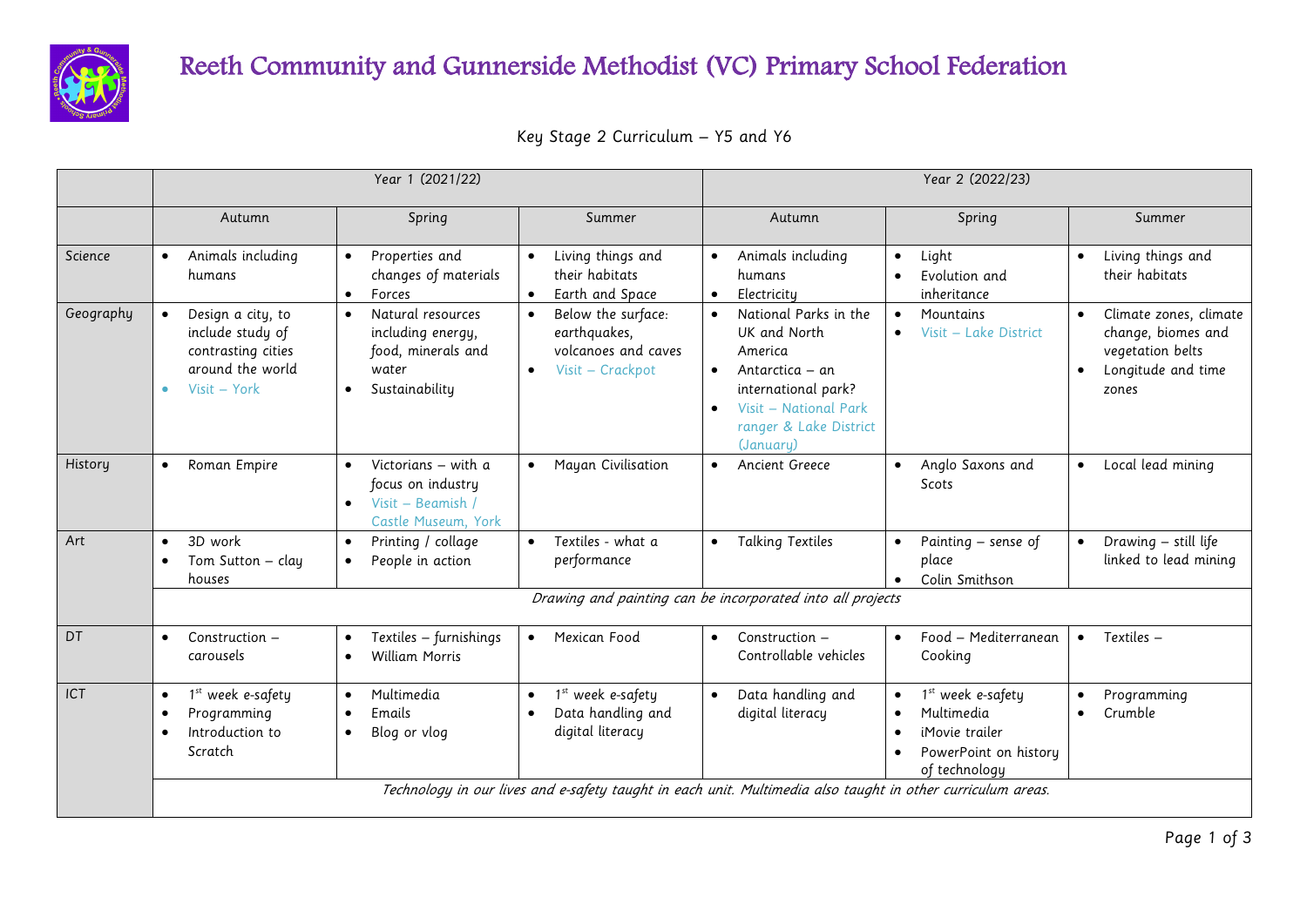

## Reeth Community and Gunnerside Methodist (VC) Primary School Federation

|  |  | Key Stage 2 Curriculum - Y5 and Y6 |  |  |  |
|--|--|------------------------------------|--|--|--|
|--|--|------------------------------------|--|--|--|

| Music      | Play the pitch<br>$\bullet$<br>together with<br>Christmas bell plates                     | Structure<br>$\bullet$<br>Victorian composers<br>$\bullet$                                                                                                                 | Elements<br>$\bullet$<br>Holst's planet music<br>$\bullet$                                                                                                                                                                                     | Pulse<br>$\bullet$<br>Find the pulse in<br>$\bullet$<br>Christmas music   | Rhythm<br>$\bullet$<br>Feel the rhythm,<br>$\bullet$<br>speak the rhythm                                                                                                                | Mood<br>$\bullet$<br>Perform the mood<br>$\bullet$                                                                                                                                                |
|------------|-------------------------------------------------------------------------------------------|----------------------------------------------------------------------------------------------------------------------------------------------------------------------------|------------------------------------------------------------------------------------------------------------------------------------------------------------------------------------------------------------------------------------------------|---------------------------------------------------------------------------|-----------------------------------------------------------------------------------------------------------------------------------------------------------------------------------------|---------------------------------------------------------------------------------------------------------------------------------------------------------------------------------------------------|
| Performing | Harvest singing and<br>speaking<br>Nativity (bell plates<br>$\bullet$<br>and choir)       | Easter - singing and<br>speaking                                                                                                                                           | Leavers' performance<br>(lead, including solo<br>duet / small group<br>parts)<br>Swaledale Festival<br>$\bullet$<br>(live performance)                                                                                                         | Harvest singing and<br>speaking<br>Nativity (bell plates<br>and choir)    | Easter - singing and<br>speaking                                                                                                                                                        | Leavers' performance<br>$\bullet$<br>(lead, including solo /<br>duet / small group<br>parts)<br>Swaledale Festival<br>$\bullet$<br>(live performance)                                             |
| French     | 14. On fait la fete<br>$\bullet$<br>20. Les cadeaux<br>$\bullet$                          | 13. Ma famille<br>$\bullet$<br>19. Les portraits<br>$\bullet$                                                                                                              | 16. Le petit dejeuner<br>22. Au cafe<br>$\bullet$                                                                                                                                                                                              | 15. Cher zoo<br>$\bullet$<br>21. Le carnival des<br>$\bullet$<br>animaux  | 17. Vive le temps<br>$\bullet$<br>libre<br>23. Tour de France<br>$\bullet$                                                                                                              | 24. Destinations<br>18. A la plage<br>$\bullet$                                                                                                                                                   |
| <b>RE</b>  | 2.6 What does it<br>$\bullet$<br>mean to be a Muslim<br>in Britain today?                 | $1st$ half<br>2.4 If God is<br>everywhere, why go<br>to a place of<br>worship?<br>$2^{nd}$ half<br>$\bullet$<br>2.3 What do<br>religions say to us<br>when life gets hard? | $1st$ half<br>$\bullet$<br>Continued<br>2.3 What do<br>religions say to us<br>when life gets hard?<br>$2^{nd}$ half<br>$\bullet$<br>Methodist Unit<br>Commitment to<br>Christianity: Is it long<br>ago and far away, or<br>is it here and now? | 2.7 What matters<br>most to Christians<br>and Humanists?                  | 2.5 Is it better to<br>$\bullet$<br>express your beliefs<br>in arts and<br>architecture or<br>charity and<br>generosity?<br>2.1 Why do some<br>$\bullet$<br>people think God<br>exists? | 2.8 What difference<br>does it make to<br>believe in ahisma,<br>grace and /or<br>Ummah?<br>2.2 What would Jesus<br>do? (Can we live by<br>the values of Jesus in<br>the twenty-first<br>century?) |
| <b>PE</b>  | 1 <sup>st</sup> half term<br>Invasion $-$ tag rugby<br>$\bullet$<br>Swimming<br>$\bullet$ | 1 <sup>st</sup> half term<br>Dance<br>Netball<br>$\bullet$                                                                                                                 | 1 <sup>st</sup> half term<br>Striking and fielding<br>- cricket and<br>rounders                                                                                                                                                                | 1 <sup>st</sup> half term<br>Invasion - football<br>Swimming<br>$\bullet$ | 1 <sup>st</sup> half term<br>Dance<br>$\bullet$<br>Basketball<br>$\bullet$                                                                                                              | 1 <sup>st</sup> half term<br>Striking and fielding -<br>cricket and rounders                                                                                                                      |
|            | 2 <sup>nd</sup> half term<br>Invasion - hockey<br>$\bullet$<br>Gymnastics<br>$\bullet$    | 2 <sup>nd</sup> half term<br>Swimming<br>$\bullet$<br>Net and wall - tennis<br>$\bullet$                                                                                   | 2 <sup>nd</sup> half term<br>Athletics<br>$\bullet$<br>Outdoor education<br>$\bullet$                                                                                                                                                          | 2 <sup>nd</sup> half term<br>Invasion - Hockey<br>Gymnastics<br>$\bullet$ | 2 <sup>nd</sup> half term<br>Swimming<br>$\bullet$<br>Net and wall – tennis<br>$\bullet$                                                                                                | 2 <sup>nd</sup> half term<br>Athletics<br>$\bullet$<br>Outdoor education                                                                                                                          |